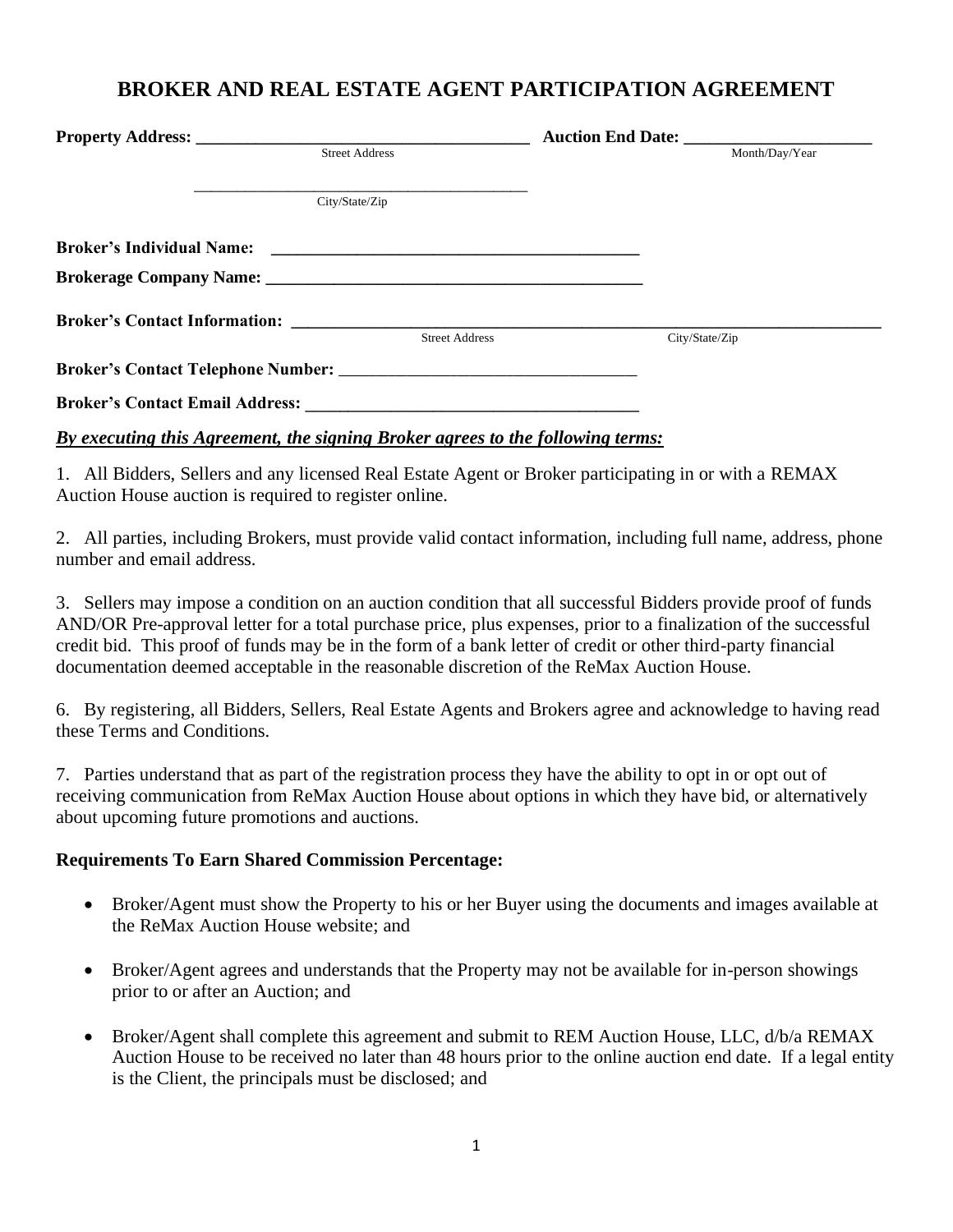- Brokers/Agent acting as principal or on behalf of family members shall also complete this form; and
- Broker/Agent's successful Buyer shall execute the Real Estate Sale Contract receive via email through Dot Loop immediately following the closing of bidding and wire the required earnest money deposit to the title company by 5:00 pm within one business day; and
- Broker/Agent's successful Bidder shall close on the sale of the Property under the terms of the Real Estate Sale Contract and understands that these terms are not subject to negotiation or revision after acceptance of a final successful bid; and
- The successful Buyer also shall close the sale within thirty (45) calendar days of the successful bid; and
- Broker/Agent agrees that only the first registration of Buyer will be accepted and honored; and
- Broker/Agent agrees that commission will be paid at the time of closing and disbursed by Escrow Agent; and
- Broker/Agent agrees to hold harmless and indemnify REM Auction House, LLC, d/b/a REMAX Auction House including its reasonable attorney's fees, from any and all claims with regard to such commission; and
- Broker/Agent may submit Agency & Franchise Disclosures to be signed by the seller. No other forms will be accepted; and
- No commission will be paid if the successful Buyer, who subsequently enters into a purchase agreement, does not close in strict accordance with the written terms thereof. In all events, REM Auction House, LLC, d/b/a ReMax Auction House shall have the sole authority and right to revoke this offer of compensation and/or determine if and when a commission shall be paid.

**No Broker/Agent will be recognized on a Buyer that has attended an open house/preview event without Broker/Agent or has previously contacted Seller or REM Auction House, LLC, d/b/a REMAX Auction House about this property. A complete registration file on all Buyers will be maintained. Should a commission reduction be required to complete the sale, Broker/Agent agrees that any commission reduction will be applied proportionately to their respective shared commission percentage. This form must include signatures of the Broker, Agent and Buyer. It will be the responsibility of the Broker/Agent to verify receipt of this document by REM Auction House, LLC, d/b/a ReMax Auction House by email to jennbarth@rmxauction.com or by phone to 816-694-7267**

*NO EXCEPTIONS TO THIS PROCEDURE WILL BE ACCEPTED.*